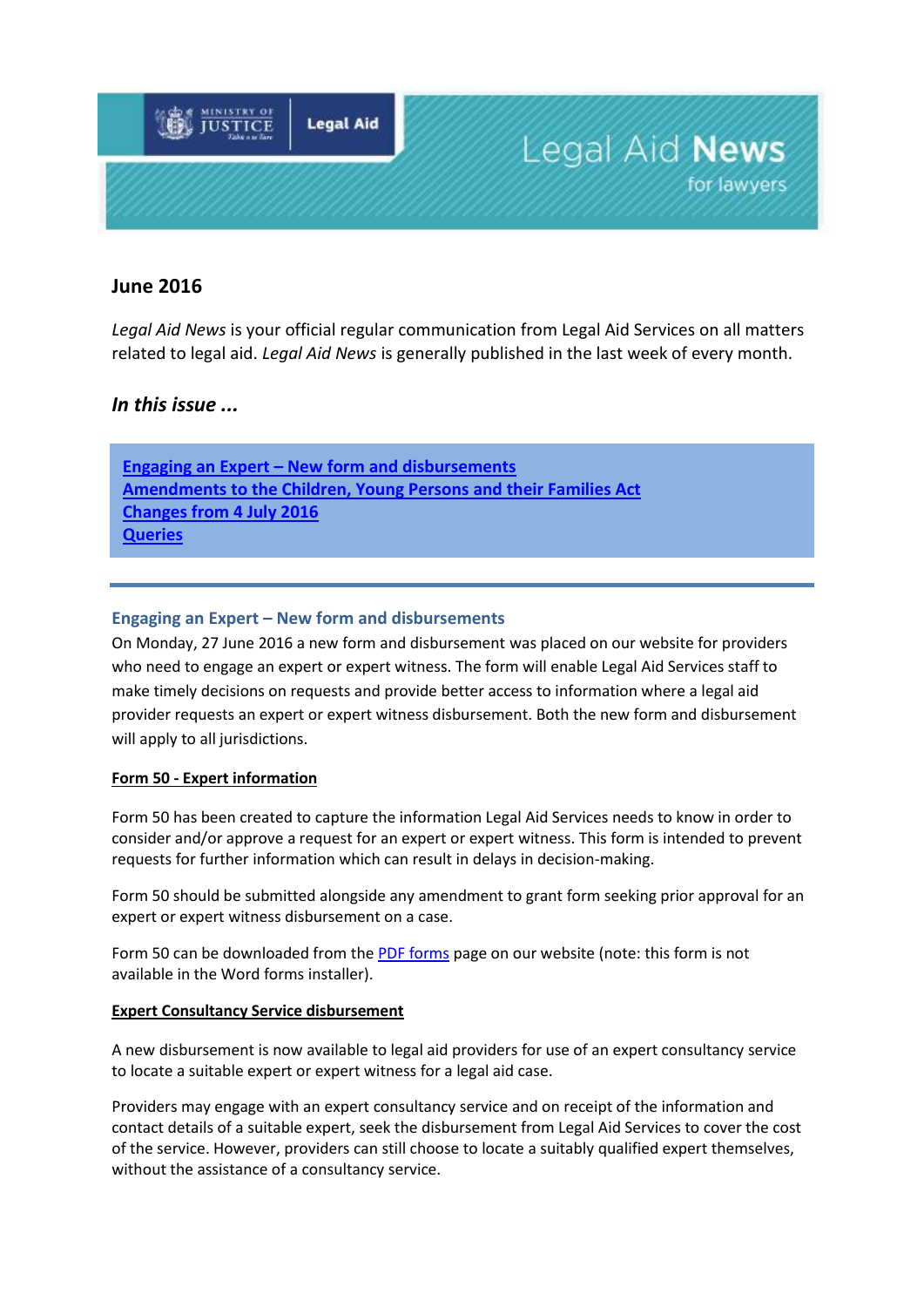The following disbursements are pre-approved where an expert consultancy service is used to locate a suitable expert for a legal aid case. Scenarios not covered by these two disbursements will be managed by amendment to grant.

- a. **\$250** NZ based expert(s)
- b. **\$500** Only overseas experts available due to uncommonly used skills or expertise required

You can find more information about this disbursement and what constitutes an expert consultancy service on page 96 of th[e Legal Aid Services Grants Handbook.](http://www.justice.govt.nz/services/service-providers/information-for-legal-professionals/information-for-legal-aid-providers/documents/manuals-and-policies/grants-manual/grants-handbook-2016)

### **Amendments to the Children, Young Persons and their Families Act**

The Vulnerable Children Amendments to the Children, Young Persons and their Families Act 1989 comes into force on Friday 1 July 2016. The Legal Services Commissioner consulted on the related new legal aid activities and changes to fee schedules between 21 November to 19 December 2015.

New fees have been added to the Children & Young Persons fixed fee schedule to accommodate:

- a new type of guardianship order (special guardianship) for children leaving state funded care
- a new care and protection ground for where the child's parent has previously had a child or young person removed due to abuse or neglect (Subsequent Children)
- a new ability for the Chief Executive of the Ministry of Social Development to provide financial or other assistance to permanent caregivers, which can now be appealed if this is declined.

The updated fixed fee schedule is [here.](http://www.justice.govt.nz/services/service-providers/information-for-legal-professionals/information-for-legal-aid-providers/proceeding-steps/proceeding-steps) If you have any questions, please contact your legal aid office.

### <span id="page-1-0"></span>**Changes from 4 July 2016**

#### **Criminal legal aid fee changes**

The Legal Services Commissioner has revised the fee schedules for criminal legal aid. New fixed fee schedules for A-F are introduced on Monday, 4 July 2016.

All new grants of legal aid approved by Legal Aid Services on or after 4 July 2016 will attract the new fee schedules. Existing grants under the 1 July 2013 fee schedules can move to the 4 July 2016 schedules if and when an amendment to grant is approved for any activity.

A short presentation has been prepared with practical advice on working with the first set of changes for 20 June 2017. We encourage you to watch the presentation which is availabl[e on](https://www.youtube.com/watch?v=AJ_O856j6qQ&list=PLq4cimoozvxyjnLzCn1CRPB1yBMdkyHPY)  [YouTube.](https://www.youtube.com/watch?v=AJ_O856j6qQ&list=PLq4cimoozvxyjnLzCn1CRPB1yBMdkyHPY)

New PDF forms along with an updated installer package can be downloaded from the [Ministry of](http://www.justice.govt.nz/services/service-providers/information-for-legal-professionals/information-for-legal-aid-providers/legal-aid-forms/legal-aid-forms)  [Justice website.](http://www.justice.govt.nz/services/service-providers/information-for-legal-professionals/information-for-legal-aid-providers/legal-aid-forms/legal-aid-forms)

#### **Mileage rate change**

The mileage rate will be changing from \$0.77 to \$0.72 per kilometre to match the [IRD rate.](http://www.ird.govt.nz/technical-tax/op-statements/os-review-milage-rate-2016.html) The new rate will apply to all invoices received from 4 July 2016.

There will be a new installer to download for the Word template invoice forms, which will be available from 4 July 2016.